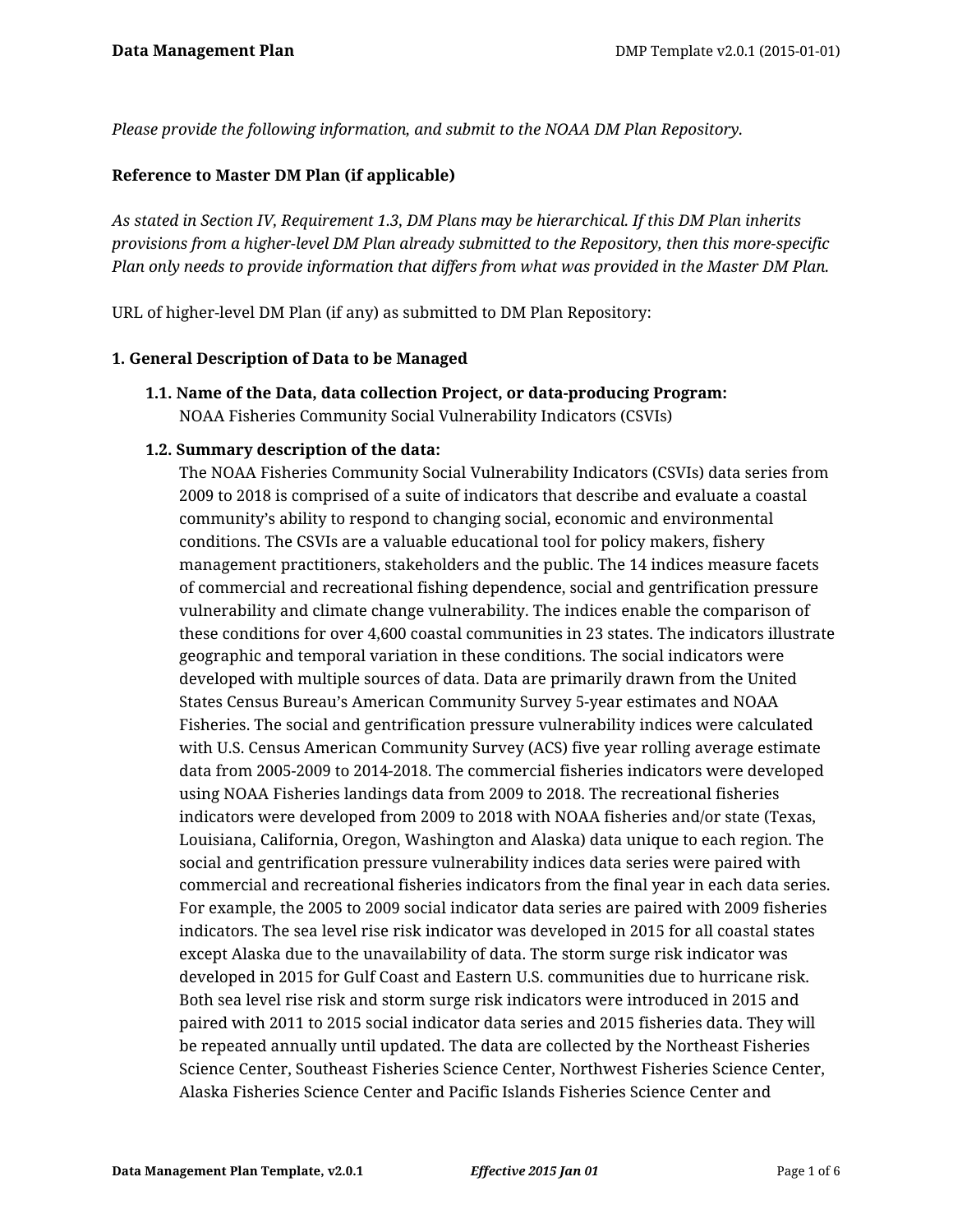compiled and processed by the Northeast Fisheries Science Center. The indices are computed individually with 3 to 5 variables; thus each index represents a different concept. The data are placed in a principal components factor analysis to achieve a single factor solution. This produces a score that represents a community's standard deviation from the mean  $(x=0)$ . The standard deviation scores are categorized from low to high: category 1-low = below 0 SD; category 2-medium = above 0 to .499 SD; category 3 medium high = .500 to .999 SD; category 4-high = at or above 1.00 SD. Category 0 = N/A indicates the data is not available.

- **1.3. Is this a one-time data collection, or an ongoing series of measurements?** One-time data collection
- **1.4. Actual or planned temporal coverage of the data:** 2009 to 2018
- **1.5. Actual or planned geographic coverage of the data:** Communities in United States marine coastal counties.

# **1.6. Type(s) of data:**

*(e.g., digital numeric data, imagery, photographs, video, audio, database, tabular data, etc.)* Document (digital)

# **1.7. Data collection method(s):**

*(e.g., satellite, airplane, unmanned aerial system, radar, weather station, moored buoy, research vessel, autonomous underwater vehicle, animal tagging, manual surveys, enforcement activities, numerical model, etc.)*

# **1.8. If data are from a NOAA Observing System of Record, indicate name of system:**

# **1.8.1. If data are from another observing system, please specify:**

# **2. Point of Contact for this Data Management Plan (author or maintainer)**

#### **2.1. Name:**

Lisa L Colburn

# **2.2. Title:**

Metadata Contact

# **2.3. Affiliation or facility:**

# **2.4. E-mail address:**

lisa.l.colburn@noaa.gov

# **2.5. Phone number:**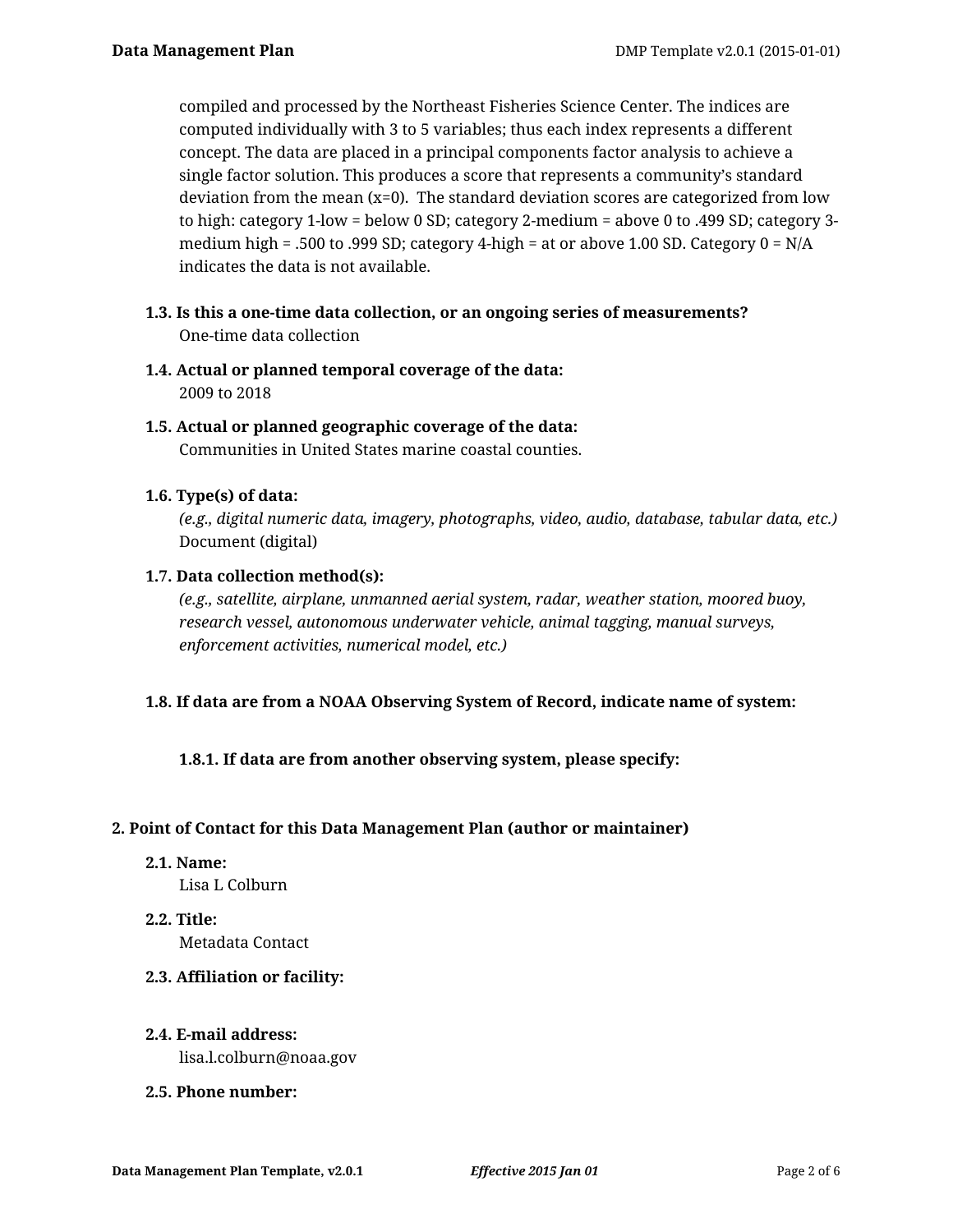### **3. Responsible Party for Data Management**

*Program Managers, or their designee, shall be responsible for assuring the proper management of the data produced by their Program. Please indicate the responsible party below.*

### **3.1. Name:**

Changhua Weng

**3.2. Title:** Data Steward

### **4. Resources**

*Programs must identify resources within their own budget for managing the data they produce.*

# **4.1. Have resources for management of these data been identified?** Yes

# **4.2. Approximate percentage of the budget for these data devoted to data management ( specify percentage or "unknown"):**

Unknown

# **5. Data Lineage and Quality**

*NOAA has issued Information Quality Guidelines for ensuring and maximizing the quality, objectivity, utility, and integrity of information which it disseminates.*

# **5.1. Processing workflow of the data from collection or acquisition to making it publicly accessible**

*(describe or provide URL of description):*

Lineage Statement:

The social indicators were developed with multiple sources of data. Data are primarily drawn from the United States Census Bureau's American Community Survey 5-year estimates and NOAA Fisheries. The social and gentrification pressure vulnerability indices were calculated with U.S. Census American Community Survey (ACS) five year rolling average estimate data from 2005-2009 to 2014-2018. The commercial fisheries indicators were developed using NOAA Fisheries landings data from 2009 to 2018. The recreational fisheries indicators were developed from 2009 to 2018 with NOAA fisheries and/or state (Texas, Louisiana, California, Oregon, Washington and Alaska) data unique to each region. The social and gentrification pressure vulnerability indices data series were paired with commercial and recreational fisheries indicators from the final year in each data series. For example, the 2005 to 2009 social indicator data series are paired with 2009 fisheries indicators. The sea level rise risk indicator was developed in 2015 for all coastal states except Alaska due to the unavailability of data. The storm surge risk indicator was developed in 2015 for Gulf Coast and Eastern U.S. communities due to hurricane risk. Both sea level rise risk and storm surge risk indicators were introduced in 2015 and paired with 2011 to 2015 social indicator data series and 2015 fisheries data. They will be repeated annually until updated. The data are collected by the Northeast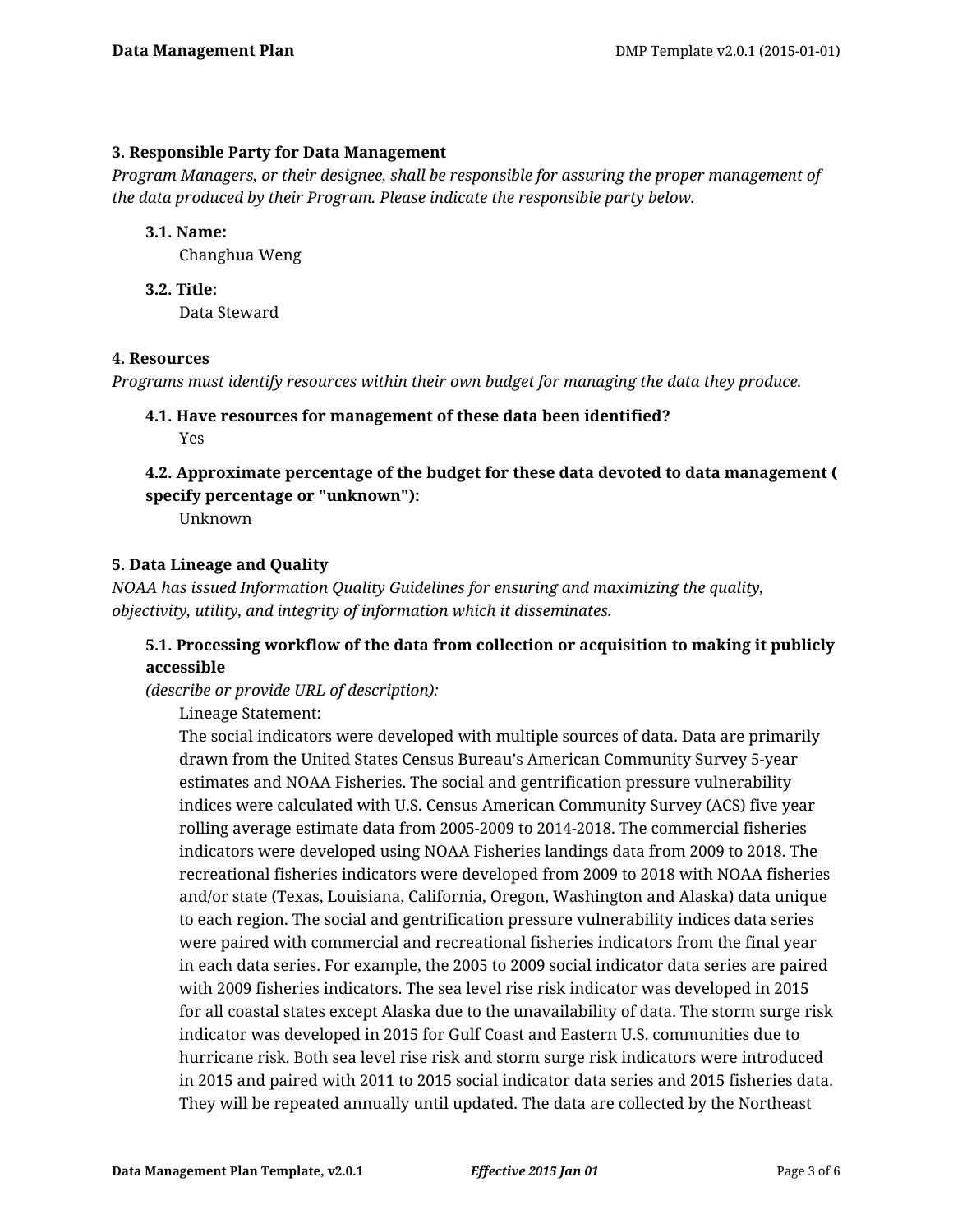Fisheries Science Center, Southeast Fisheries Science Center, Northwest Fisheries Science Center, Alaska Fisheries Science Center and Pacific Islands Fisheries Science Center and compiled and processed by the Northeast Fisheries Science Center. The indices are computed individually with 3 to 5 variables; thus each index represents a different concept. The data are placed in a principal components factor analysis to achieve a single factor solution. This produces a score that represents a community's standard deviation from the mean  $(x=0)$ . The standard deviation scores are categorized from low to high: category 1-low = below 0 SD; category 2-medium = above 0 to .499 SD; category 3-medium high = .500 to .999 SD; category 4-high = at or above 1.00 SD. Category  $0 = N/A$  indicates the data is not available.

**5.1.1. If data at different stages of the workflow, or products derived from these data, are subject to a separate data management plan, provide reference to other plan:**

**5.2. Quality control procedures employed (describe or provide URL of description):** Results were groundtruthed through fieldwork, QA/QC check at data entry, Peer reviewed results.

# **6. Data Documentation**

*The EDMC Data Documentation Procedural Directive requires that NOAA data be well documented, specifies the use of ISO 19115 and related standards for documentation of new data, and provides links to resources and tools for metadata creation and validation.*

- **6.1. Does metadata comply with EDMC Data Documentation directive?** No
	- **6.1.1. If metadata are non-existent or non-compliant, please explain:** Missing/invalid information: - 1.7. Data collection method(s)
- **6.2. Name of organization or facility providing metadata hosting:** NMFS Office of Science and Technology

# **6.2.1. If service is needed for metadata hosting, please indicate:**

**6.3. URL of metadata folder or data catalog, if known:** https://www.fisheries.noaa.gov/inport/item/52041

#### **6.4. Process for producing and maintaining metadata**

*(describe or provide URL of description):*

Metadata produced and maintained in accordance with the NOAA Data Documentation Procedural Directive: https://nosc.noaa.gov/EDMC/DAARWG/docs/EDMC\_PD-Data\_Documentation\_v1.pdf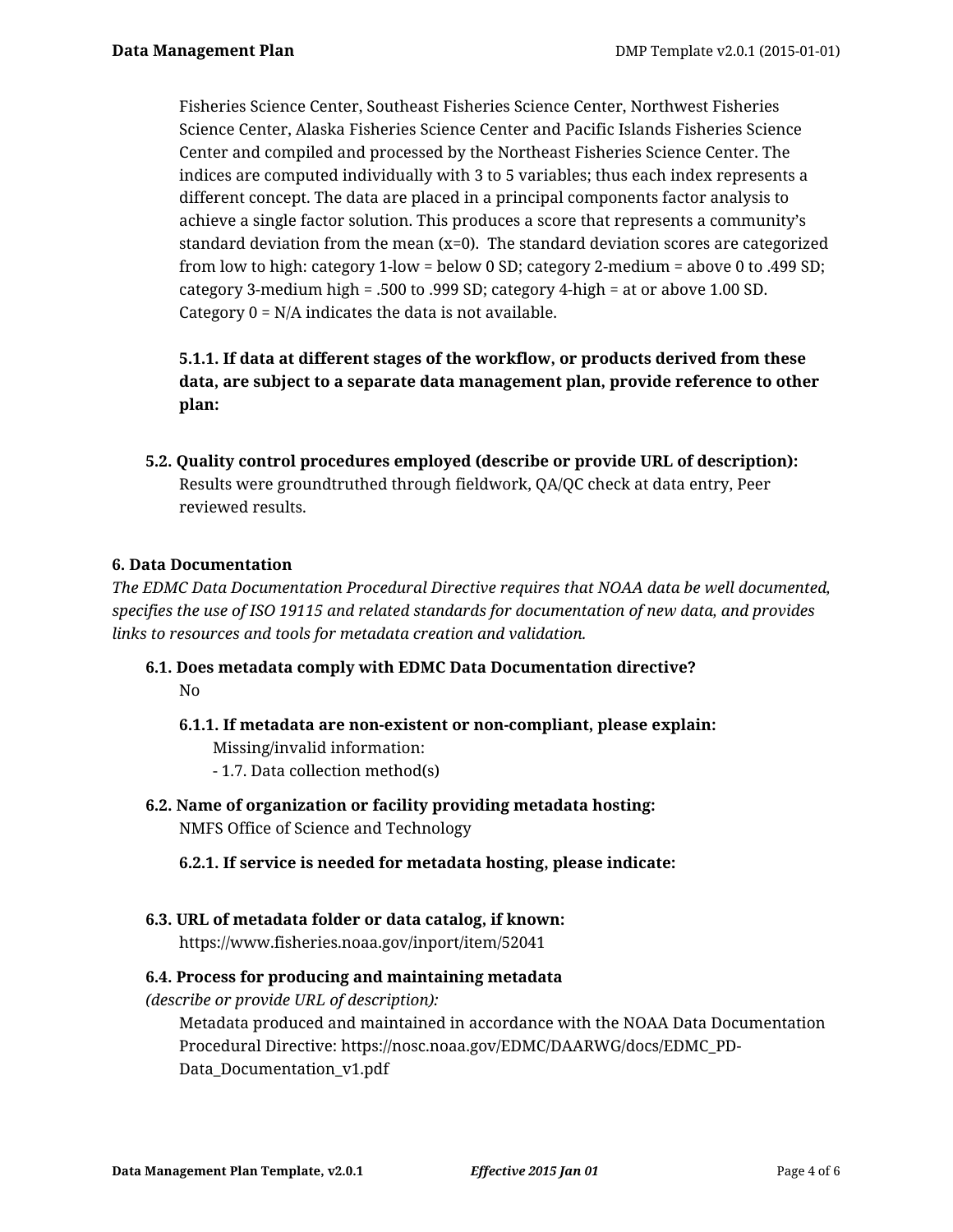# **7. Data Access**

*NAO 212-15 states that access to environmental data may only be restricted when distribution is explicitly limited by law, regulation, policy (such as those applicable to personally identifiable information or protected critical infrastructure information or proprietary trade information) or by security requirements. The EDMC Data Access Procedural Directive contains specific guidance, recommends the use of open-standard, interoperable, non-proprietary web services, provides information about resources and tools to enable data access, and includes a Waiver to be submitted to justify any approach other than full, unrestricted public access.*

### **7.1. Do these data comply with the Data Access directive?** Yes

**7.1.1. If the data are not to be made available to the public at all, or with limitations, has a Waiver (Appendix A of Data Access directive) been filed?**

**7.1.2. If there are limitations to public data access, describe how data are protected from unauthorized access or disclosure:**

**7.2. Name of organization of facility providing data access:** NMFS Office of Science and Technology (OST)

# **7.2.1. If data hosting service is needed, please indicate:**

**7.2.2. URL of data access service, if known:** https://www.st.nmfs.noaa.gov/data-and-tools/social-indicators/

**7.3. Data access methods or services offered:**

Data is available for download at:

https://www.st.nmfs.noaa.gov/data-and-tools/social-indicators/

**7.4. Approximate delay between data collection and dissemination:**

12-18 months

**7.4.1. If delay is longer than latency of automated processing, indicate under what authority data access is delayed:**

Unknown

# **8. Data Preservation and Protection**

*The NOAA Procedure for Scientific Records Appraisal and Archive Approval describes how to identify, appraise and decide what scientific records are to be preserved in a NOAA archive.*

# **8.1. Actual or planned long-term data archive location:**

*(Specify NCEI-MD, NCEI-CO, NCEI-NC, NCEI-MS, World Data Center (WDC) facility, Other, To Be Determined, Unable to Archive, or No Archiving Intended)* TO\_BE\_DETERMINED